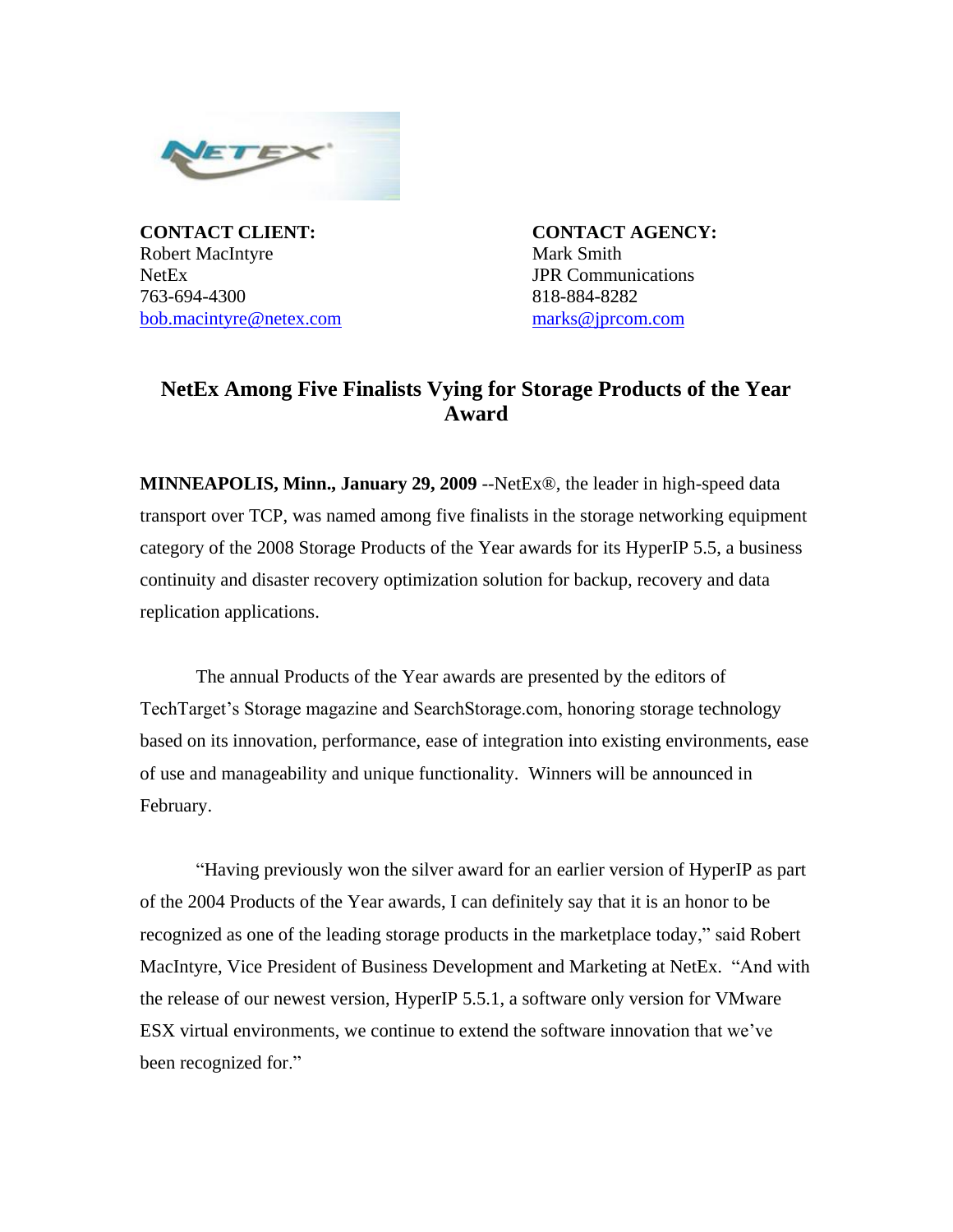Virtual and appliance based versions of HyperIP provide unmatched performance for moving TCP data efficiently using patent-pending technology that accelerates and optimizes the industry-leading data replication and file transfer applications by aggregating multiple data replication applications over a shared connection while mitigating the inherent network latency and network disruption for long-distance remote TCP/IP data transmissions. HyperIP supports long-distance data transfers at up to 800 Mb/s, the highest performance of any optimization appliance on the market, and 25 to more than 100 percent faster than competitive products. Transfer speed is optimized for the full range of data management applications, including backup & remote replication and business continuance / disaster recovery (BC/DR).

HyperIP is available in a variety of scalable configurations, based upon bandwidth required with data rates ranging from 1 Mb/s up to 800 Mb/s. Competitive vendors lack the wide scalability of the HyperIP solution because of hardware-limited data rate designs. To improve the data rate performance beyond the hardware-enforced limits, customers are forced into a forklift upgrade and are required to install entire new systems, both at the local data center and remote site, wasting time and the initial hardware investment. HyperIP eliminates these problems with the scalable software design at the core of HyperIP. HyperIP software is also the only technology on the market that provides Synchronization on Demand and Recovery on Demand features for free.

### *About Storage Magazine*

TechTarget's *Storage* is the only monthly publication that provides information technology (IT) executives, managers, and staff with in-depth analysis and forwardlooking guidance on managing, storing, networking, and safeguarding the data at the core of large organizations. TechTarget distributes the magazine to a controlled, qualified circulation of 50,000 storage-focused IT professionals. *Storage* has received numerous awards, including the ASBPE Awards for Editorial Excellence and the Folio: Show "Ozzie" and "Eddie" Awards. In addition, the editorial staff of *Storage* has been named a finalist for the prestigious Jesse H. Neal Awards for Excellence in Business Journalism.

### **About SearchStorage.com**

TechTarget's SearchStorage.com is the number-one online destination for IT professionals charged with purchasing, implementing, and managing storage systems at the core of large- and medium-sized businesses. More than 400,000 storage-focused IT executives, managers, and staff rely on SearchStorage.com for the information they need